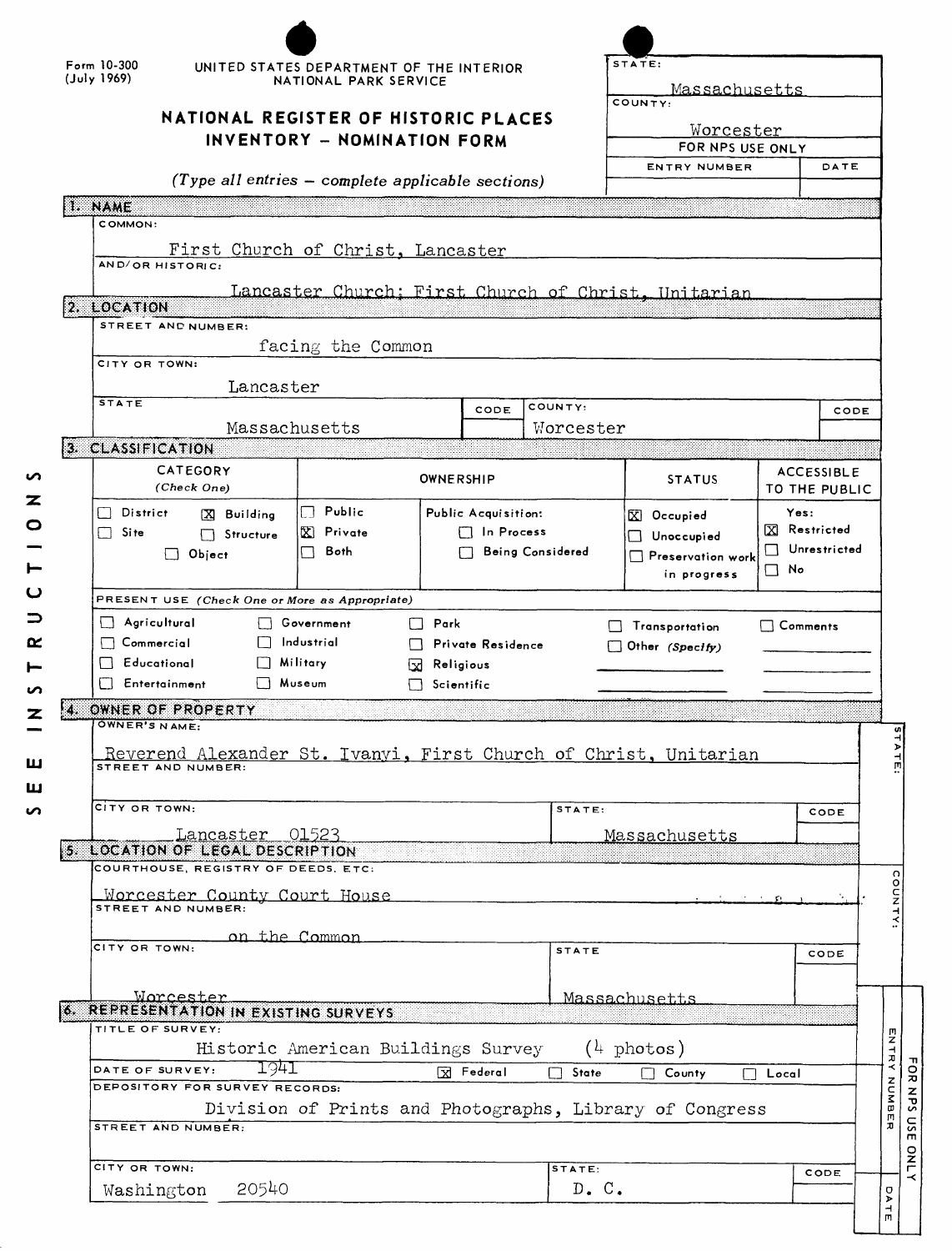|           |                  | (Check One) |           |              |       |                               |  |  |
|-----------|------------------|-------------|-----------|--------------|-------|-------------------------------|--|--|
| CONDITION | Excellent        | Good<br>اعط | Fair      | Deteriorated | Ruins | Unexposed                     |  |  |
|           |                  | (Check One) |           |              |       | (Check One)                   |  |  |
|           | <b>W</b> Altered |             | Unaltered |              | Moved | Original Site<br>$\mathbf{x}$ |  |  |

First Church of Christ, Lancaster, is a large two-story rectangularshaped brick structure fronted by a projecting two-stage brick tower surmounted by a wood cupola, and by a giant arcaded and pedimented portico. The walls are laid in Flemish bond and the windows, arranged in two tiers, are topped by flat arches.

A description of the church, written in 1326, follows:

"The body of the building is  $74$  by 66 feet, with a porch, portico, tower, and cupola. The portico is  $48$  by 17 feet, of square brick columns, arched with pilasters, entablature, and pediment of the [Roman] Doric order; the vestibule, or porch, is  $43$  feet by 19 feet and contains the gallery stairs; the [second stage of the] tower is 21 feet square; the cupola is circular, and of singular beauty;  $-$  it is surrounded with a colonade of 12 fluted pillars, with entablature, and cornice, of the [Roman] Ionic order; above which is an Attic encircled with a festoon drapery, the whole surmounted by a dome, balls, and vane. The height from the ground is about 120 feet. [The wood volutes which ornament the corners of tower are another touch that was added by master builder Thomas Hearsey to the original design]. Inside, the front of the gallery is a ballustrade work, and is supported by ten fluted pillars of the Doric order, and has a clock in front, presented by a gentleman of the society. The pulpit rests on eight fluted columns, and four pilasters of the Ionic order: the upper section is supported by six Corinthian columns also fluted, and is lighted by a circular headed window, ornamented with double pilasters fluted: entablature and cornice of the Corinthian order; this is decorated with a curtain and drapery from a Parisian model, which, with the material, were presented by a friend; they are of rich green figured satin. A handsome Pulpit Bible was presented also by a friend, and a bell, weighing 1300 Ibs. was given by gentlemen of the town."

From the portico three doors, a tall center entranceway flanked by two lower ones, lead into the vestibule. The treatment of the doors is simple, all have beaded frames and  $1 \frac{1}{2}$  inch round molding in the angles of the frames and masonry. Set high in the brick wall above each entrance door is a white swag panel.

Inside the vestibule two staircases set near and parallel to the side walls ascend, bend in and meet halfway in a common landing located above the center entranceway that leads into the audience room. At this point a broader stairway ascends towards the front of the tower to the second floor, passing at that level to the right and left and leading into the galleries. A narrow flight of stairs also continues on up to the belfry  $\sim$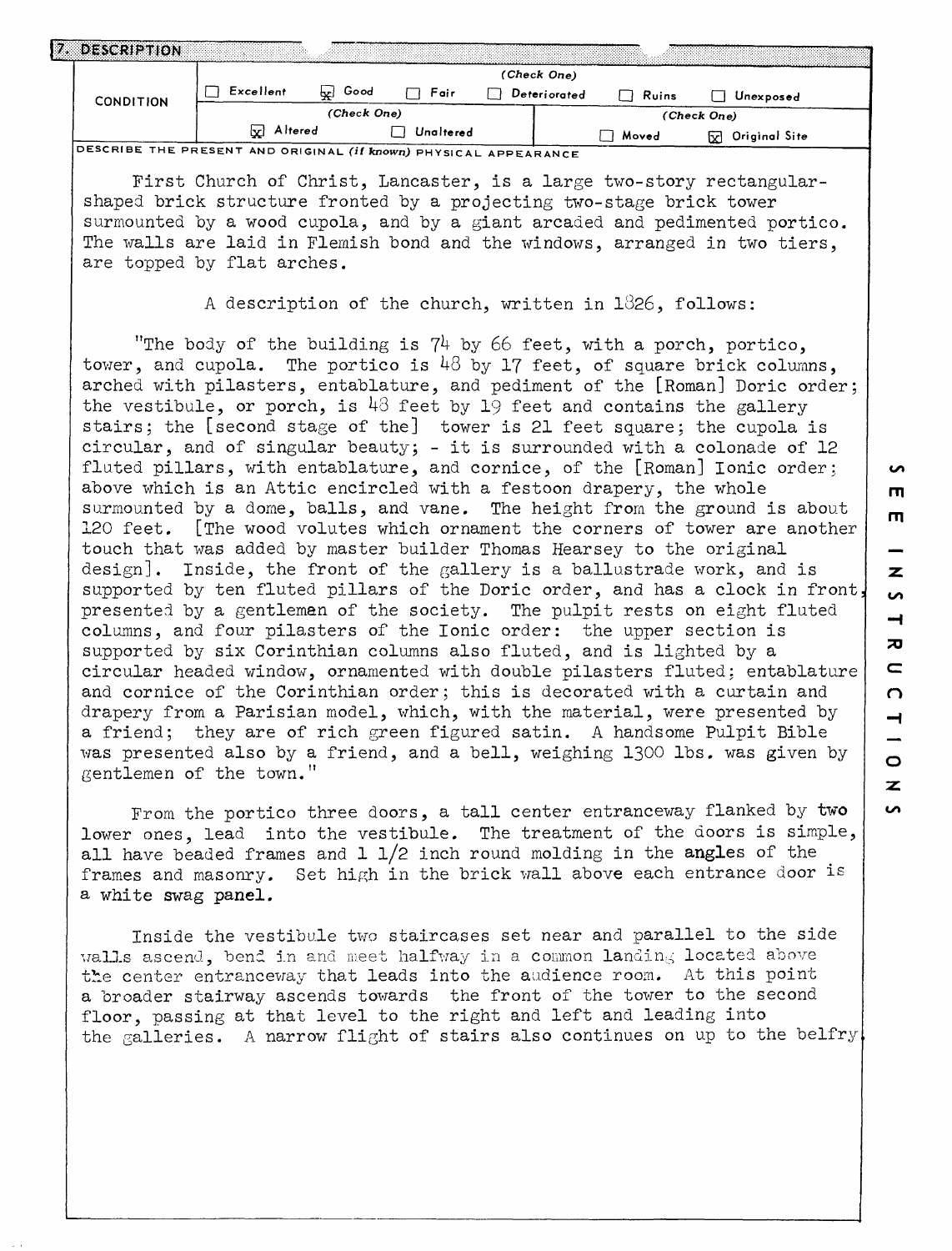| PERIOD (Check One or More as Appropriate)                |                          |                    |                 |
|----------------------------------------------------------|--------------------------|--------------------|-----------------|
| Pre-Columbian!                                           | 16th Century<br>П        | 18th Century       | 20th Century    |
| 15th Century                                             | 17th Century<br>$\cdots$ | 19th Century<br>kТ |                 |
| SPECIFIC DATE(S) (If Applicable and Known)               | 1816                     |                    |                 |
| AREAS OF SIGNIFICANCE (Check One or More as Appropriate) |                          |                    |                 |
| Abor iginal                                              | <b>Education</b>         | Political          | Urban Planning  |
| Prehistoric                                              | Engineering              | Religion/Phi.      | Other (Specify) |
| <b>Historic</b><br>$\mathsf{L}$                          | Industry                 | losophy            |                 |
| Agriculture                                              | Invention                | Science            |                 |
| Architecture<br>ГxТ                                      | Landscape                | Sculpture          |                 |
| Art                                                      | Architecture             | Social/Human-      |                 |
| Commerce                                                 | Literature<br>U          | itarian            |                 |
| Communications                                           | Military                 | Theater            |                 |
| Conservation                                             | Music<br>ΙÌ              | Transportation     |                 |

Designed by the noted Boston architect Charles Bulfinch in the Adamesque-Federal style and constructed by the master builder Thomas Hearsey in 1816, First Church of Christ, Lancaster, is probably the finest of Bulfinch's existing New England churches. Its facade, with its twostage brick tower topped by a beautifully proportioned wood cupola surrounded by Roman Ionic columns, and fronted by a giant arcuated portico, is especially noteworthy. Neither artificial lighting nor central heat have been introduced, and excepting for minor changes in the interior, the church remains substantially as built.

# History

Construction of the First Church of Christ was ordered by vote of the town of Lancaster and the money was raised by assessing the pews. A building committee, comprised ol three men, engaged Charles Bulfinch of Boston to prepare the plan and contracted with captain Thomas Hearsey, a master builder of Boston, to construct the church. The cornerstone was laid July 9,  $1\delta16$ ; the structure was completed in 151 working days, and dedicated in January 1, 1817. Total cost of construction was  $$19,088.66$ . Hearsey received \$500 for his part of the project. The three coeval arches in the facade of the portico represent an "improvement" introduced by Hearsey to Bulfinch's plan, which had proposed one tall center arch flanked by two lower arches, with prominent swag panels above the lesser arches. Bulfinch's design of the arches was intended to reflect the unequal heights of the three vestibule doors behind them.

In 1867 an organ was installed in the gallery and by this date eight of the nine windows in the north (rear) wall, arranged in group of four in two tiers on either side of the pulpit, had been closed up. In 1381 the existing two-story, half-hexgonal-shaped, brick Thayer Memorial Chapel was added to the North end of the church, making the only alteration **to**  the exterior of the structure. At this time the last window in the north wall, a central arched window located over the pulpit, was closed off, two doors were cut in the north wall to provide access to the new chapel, and four pews on either side of the pulpit were removed.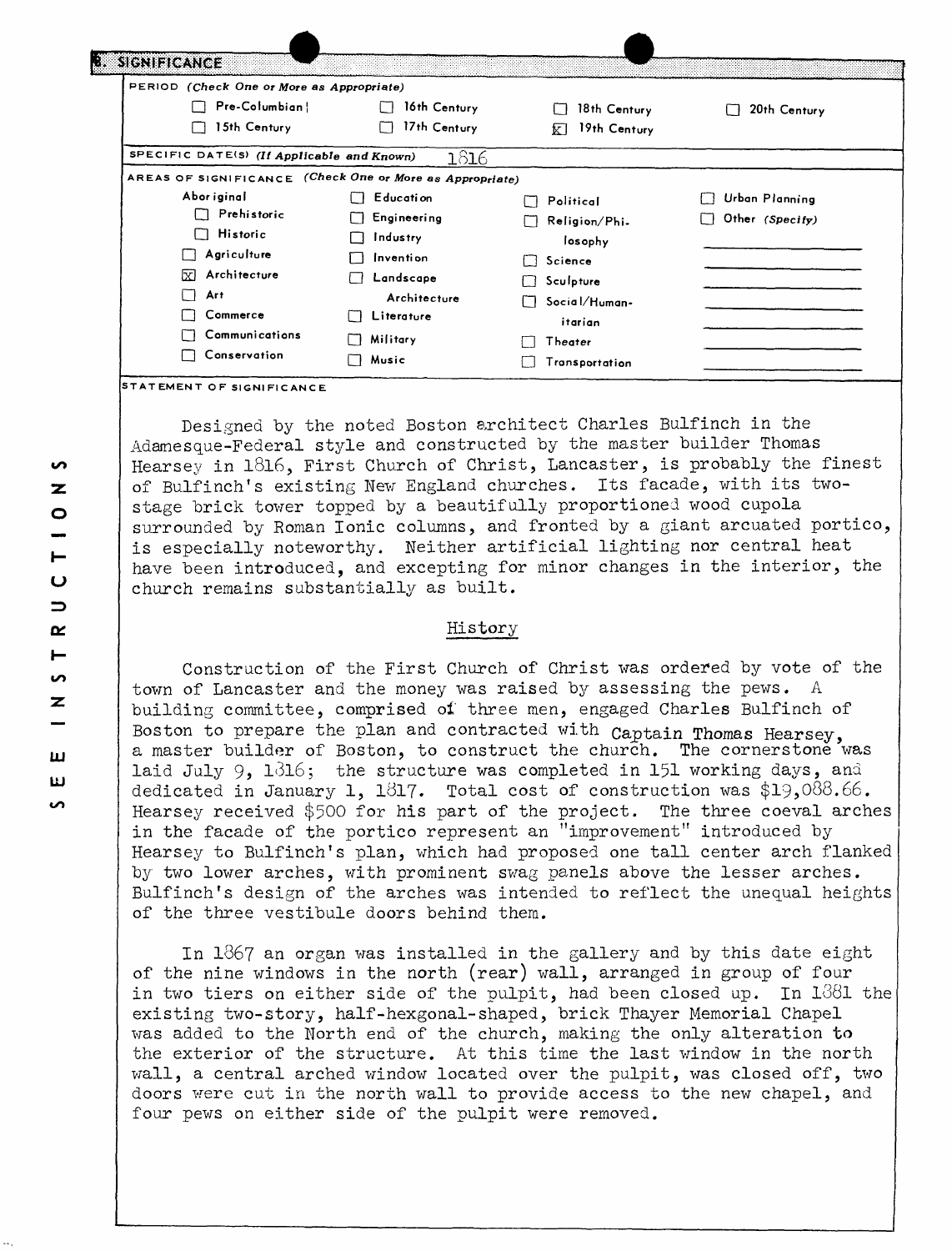|                                                                                                                                                                                                                                | 9. MAJOR BIBLIOGRAPHICAL REFERENCES |  |                                                                                    |      |                                                       |                                                                              |                      |                                                                                                         |           |                         |      |
|--------------------------------------------------------------------------------------------------------------------------------------------------------------------------------------------------------------------------------|-------------------------------------|--|------------------------------------------------------------------------------------|------|-------------------------------------------------------|------------------------------------------------------------------------------|----------------------|---------------------------------------------------------------------------------------------------------|-----------|-------------------------|------|
| Charles A. Place, Charles Bulfinch, Architect and Citizen (Boston, 1925),                                                                                                                                                      |                                     |  |                                                                                    |      |                                                       |                                                                              |                      |                                                                                                         |           |                         |      |
| 222-226<br>Ellen S. Bulfinch, The Life and Letters of Charles Bulfinch (Boston, 1396).                                                                                                                                         |                                     |  |                                                                                    |      |                                                       |                                                                              |                      |                                                                                                         |           |                         |      |
|                                                                                                                                                                                                                                |                                     |  |                                                                                    |      |                                                       |                                                                              |                      |                                                                                                         |           |                         |      |
| Massachusetts, A Guide to its Places and People (American Guide Series)<br>(Boston, 1937), 514.                                                                                                                                |                                     |  |                                                                                    |      |                                                       |                                                                              |                      |                                                                                                         |           |                         |      |
|                                                                                                                                                                                                                                |                                     |  | Talbot F. Hamiln, The American Spirit in Architecture (New Haven, 1926), 100.      |      |                                                       |                                                                              |                      |                                                                                                         |           |                         |      |
|                                                                                                                                                                                                                                | 10. GEOGRAPHICAL DATA               |  |                                                                                    |      |                                                       |                                                                              |                      |                                                                                                         |           |                         |      |
|                                                                                                                                                                                                                                |                                     |  | LATITUDE AND LONGITUDE COORDINATES<br>DEFINING A RECTANGLE LOCATING THE PROPERTY   |      | o                                                     |                                                                              |                      | LATITUDE AND LONGITUDE COORDINATES<br>DEFINING THE CENTER POINT OF A PROPERTY<br>OF LESS THAN TEN ACRES |           |                         |      |
| <b>CORNER</b>                                                                                                                                                                                                                  | LATITUDE                            |  | LONGITUDE                                                                          |      | R                                                     |                                                                              | LATITUDE             |                                                                                                         |           | LONGITUDE               |      |
|                                                                                                                                                                                                                                | Degrees Minutes Seconds             |  | Degrees Minutes Seconds                                                            |      |                                                       |                                                                              |                      | Degrees Minutes Seconds                                                                                 |           | Degrees Minutes Seconds |      |
| <b>NW</b>                                                                                                                                                                                                                      | $\circ$<br>$\bullet$<br>$\circ$     |  | ۰                                                                                  |      |                                                       | $\circ$<br>42                                                                |                      |                                                                                                         | $\bullet$ |                         |      |
| NE.<br>SE                                                                                                                                                                                                                      | $\circ$                             |  | ۰                                                                                  |      |                                                       |                                                                              | 27 —                 | 20                                                                                                      | 71        | 40                      | 25   |
| <b>SW</b>                                                                                                                                                                                                                      | ۰                                   |  | $\mathbf{r}$                                                                       |      |                                                       |                                                                              |                      |                                                                                                         |           |                         |      |
|                                                                                                                                                                                                                                |                                     |  | APPROXIMATE ACREAGE OF NOMINATED PROPERTY:                                         |      |                                                       | 2 acres                                                                      |                      |                                                                                                         |           |                         |      |
|                                                                                                                                                                                                                                |                                     |  | LIST ALL STATES AND COUNTIES FOR PROPERTIES OVERLAPPING STATE OR COUNTY BOUNDARIES |      |                                                       |                                                                              |                      |                                                                                                         |           |                         |      |
| STATE:                                                                                                                                                                                                                         |                                     |  |                                                                                    | CODE |                                                       | COUNTY                                                                       |                      |                                                                                                         |           |                         | CODE |
| STATE:                                                                                                                                                                                                                         |                                     |  |                                                                                    | CODE |                                                       | COUNTY:                                                                      |                      |                                                                                                         |           |                         | CODE |
| STATE:                                                                                                                                                                                                                         |                                     |  |                                                                                    | CODE |                                                       | COUNTY:                                                                      |                      |                                                                                                         |           |                         | CODE |
| STATE:                                                                                                                                                                                                                         |                                     |  |                                                                                    | CODE |                                                       | COUNTY:                                                                      |                      |                                                                                                         |           |                         | CODE |
|                                                                                                                                                                                                                                | <b>II. FORM PREPARED BY</b>         |  |                                                                                    |      |                                                       |                                                                              |                      |                                                                                                         |           |                         |      |
|                                                                                                                                                                                                                                | NAME AND TITLE:                     |  |                                                                                    |      |                                                       |                                                                              |                      |                                                                                                         |           |                         |      |
|                                                                                                                                                                                                                                |                                     |  | CREAMIZATION DAVIS CONSTRUCTION DELL, Survey Historian                             |      |                                                       |                                                                              | ιθυαν <b>π</b> ζ τορ |                                                                                                         |           |                         |      |
|                                                                                                                                                                                                                                |                                     |  | Division of History, Office of Archeology and                                      |      |                                                       |                                                                              |                      |                                                                                                         | DATE      |                         |      |
|                                                                                                                                                                                                                                | STREET AND NUMBER:                  |  | Historic Preservation, National Park Service                                       |      |                                                       |                                                                              |                      |                                                                                                         |           |                         |      |
|                                                                                                                                                                                                                                |                                     |  |                                                                                    |      |                                                       |                                                                              |                      |                                                                                                         |           |                         |      |
| CITY OR TOWN:                                                                                                                                                                                                                  |                                     |  | 801 19th Street, N.W.                                                              |      |                                                       | STATE                                                                        |                      |                                                                                                         |           |                         | CODE |
|                                                                                                                                                                                                                                |                                     |  |                                                                                    |      |                                                       |                                                                              |                      |                                                                                                         |           |                         |      |
|                                                                                                                                                                                                                                |                                     |  | <u>  Washington</u><br> 12. STATE LIAISON OFFICER CERTIFICATION                    |      |                                                       |                                                                              |                      | <u>National register verification</u>                                                                   |           |                         |      |
| As the designated State Liaison Officer for the Na-<br>tional Historic Preservation Act of 1966 (Public Law<br>89-665). I hereby nominate this property for inclusion<br>in the National Register and certify that it has been |                                     |  |                                                                                    |      |                                                       | I hereby certify that this property is included in the<br>National Register. |                      |                                                                                                         |           |                         |      |
| evaluated according to the criteria and procedures set<br>forth by the National Park Service. The recommended<br>level of significance of this nomination is:                                                                  |                                     |  |                                                                                    |      | Chief, Office of Archeology and Historic Preservation |                                                                              |                      |                                                                                                         |           |                         |      |
| National $\Box$<br>State $\Box$<br>Local $\Box$                                                                                                                                                                                |                                     |  |                                                                                    |      |                                                       |                                                                              |                      |                                                                                                         |           |                         |      |
|                                                                                                                                                                                                                                |                                     |  | Name                                                                               |      | Date<br>ATTEST:                                       |                                                                              |                      |                                                                                                         |           |                         |      |
|                                                                                                                                                                                                                                |                                     |  |                                                                                    |      |                                                       |                                                                              |                      |                                                                                                         |           |                         |      |
|                                                                                                                                                                                                                                |                                     |  |                                                                                    |      |                                                       |                                                                              |                      |                                                                                                         |           |                         |      |
|                                                                                                                                                                                                                                |                                     |  |                                                                                    |      | Keeper of The National Register                       |                                                                              |                      |                                                                                                         |           |                         |      |
| Date                                                                                                                                                                                                                           |                                     |  |                                                                                    |      | Date                                                  |                                                                              |                      |                                                                                                         |           |                         |      |

 $\bar{\beta}$ 

 $\blacksquare$ - $\overline{z}$  $\overline{v}$  $\rightarrow$  $\overline{\mathbf{z}}$  $\subset$  $\Omega$  $\rightarrow$  $\qquad \qquad$  $\circ$  $\overline{\mathbf{z}}$  $\overline{v}$ 

 $\bullet$  $\blacksquare$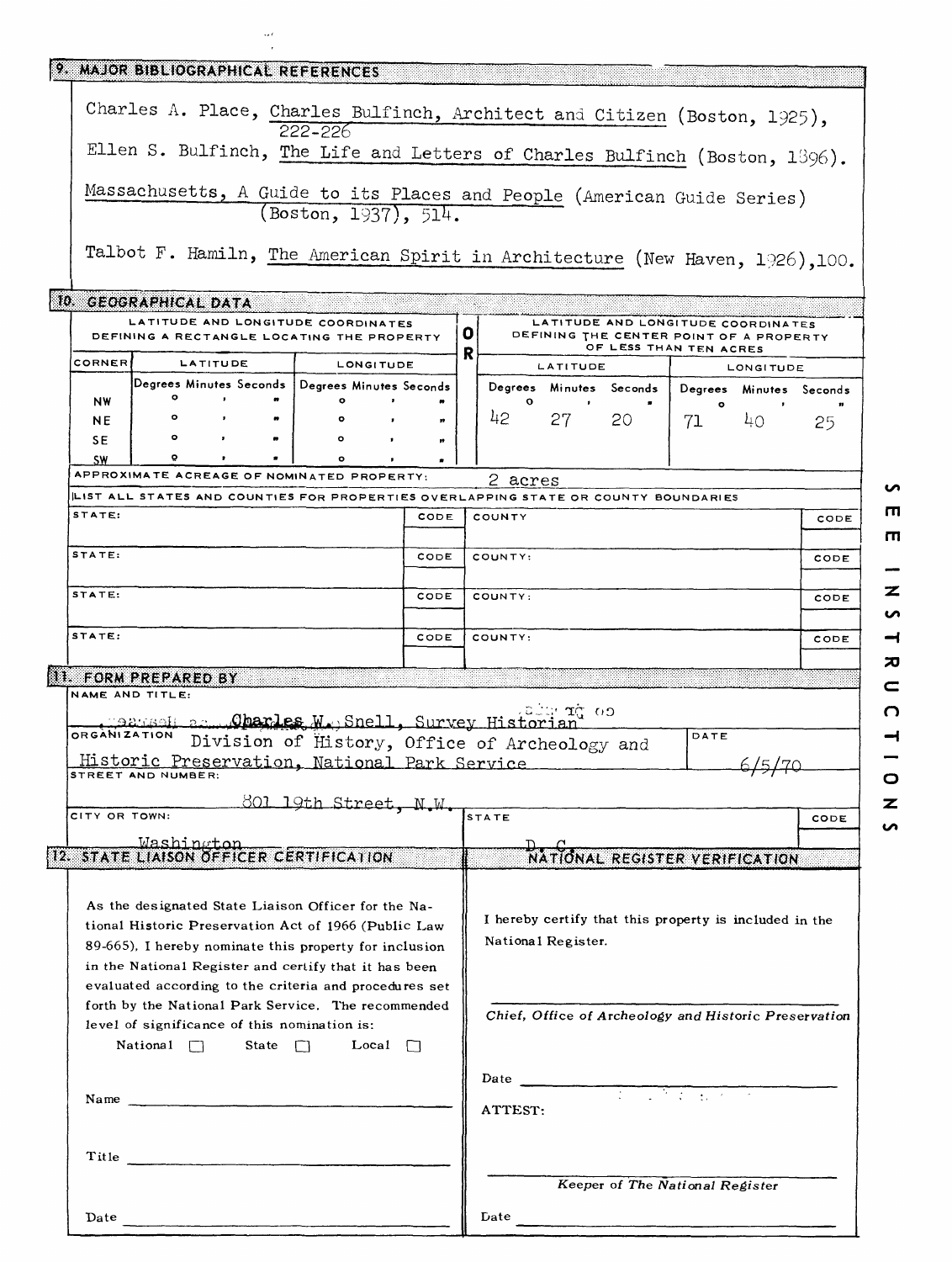**Form 10-300a (July 1969)**



| is T |               |
|------|---------------|
|      | Massachusetts |

#### **NATIONAL REGISTER OF HISTORIC PLACES COUNTY**

**INVENTORY - NOMINATION FORM** First Church of Christ, Lancaster *(Continuation Sheet)*

Worcester **FOR NPS USE ONLY**

**ENTRY NUMBER**

DATE

*(Number all entries)*

# 7. Description: (l)

Three doors on the first floor of the vestibule open into the audience room. The gallery, which extends around the east, south, and west sides of the room, is enclosed with an open balustrade and curves in toward the south (front) end. The galleries are supported by fluted columns with Roman Doric capitals, with no bases, 10 feet 11 inches high and well-proportioned. There are no electric lights and the room is still heated by means of two stoves.

The pews are made of pine, stained cherry color. The side pews,  $4$  by 8 feet, are in the old style of box pews, while those in the middle, 3 by 10 feet, are of the slip type. The windows have inside blinds. The pulpit, painted white and set in the center of the north wall, stands on a platform 4 inches high, with Ionic columns 6 feet 5 1/2 inches high, or with a total height from the platform of 10 feet  $8$  inches. The paneling and 2 mahogany doors under the pulpit enclose a 25-inch space which contained until 1881 the stairs to the pulpit. The two doors in the north wall were cut in  $1881$ when the Thayer Memorial Chapel was added to the north end of the church and original arched window behind the pulpit was also closed off at that time.

The plaster walls and ceiling of the audience room were originally unadorned, except for the fine cornice. The existing wall panels with ornamented molding and the decorative plaster work of the ceiling were added in 1900. Except for the minor changes made in the north wall in 1881 and the 1900 work, the interior is unaltered and the workmanship and material original.

In good condition, First Church of Christ, Lancaster, is still used for religious purposes. The structure is opened to visitors upon request.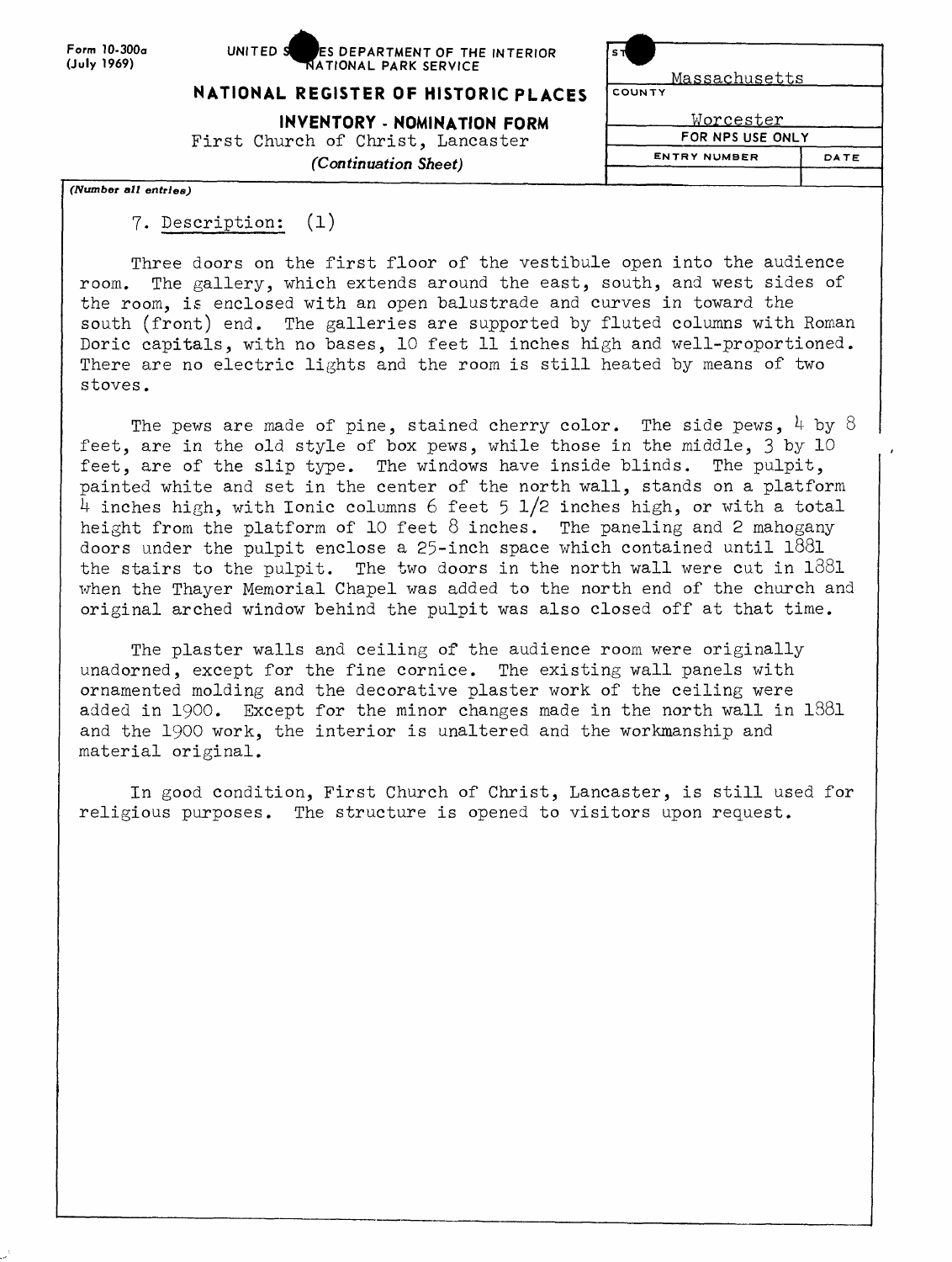Form 10-300a **(July 1969)**

| s                   |      |
|---------------------|------|
| Massachusetts       |      |
| COUNTY              |      |
| Worcester           |      |
| FOR NPS USE ONLY    |      |
| <b>ENTRY NUMBER</b> | DATE |
|                     |      |
|                     |      |

**NATIONAL REGISTER OF HISTORIC PLACES** 

**INVENTORY - NOMINATION FORM**

First Church of Christ Lancaster *(Continuation Sheet)*

### *(Number all entries)*

8. Statement of Significance: from page(1)

Final changes were made to the interior in 1900. Based on the theory that Bulfinch would have provided more elaborate decorations for the interior if money had been available in  $1816$ , the walls and ceiling were ornamented in the style of Bulfinch's Massachusetts State House and in harmony with the pulpit. Existing wall panels with ornamented molding and the decorative plaster work on the ceiling date from this 1900 project.